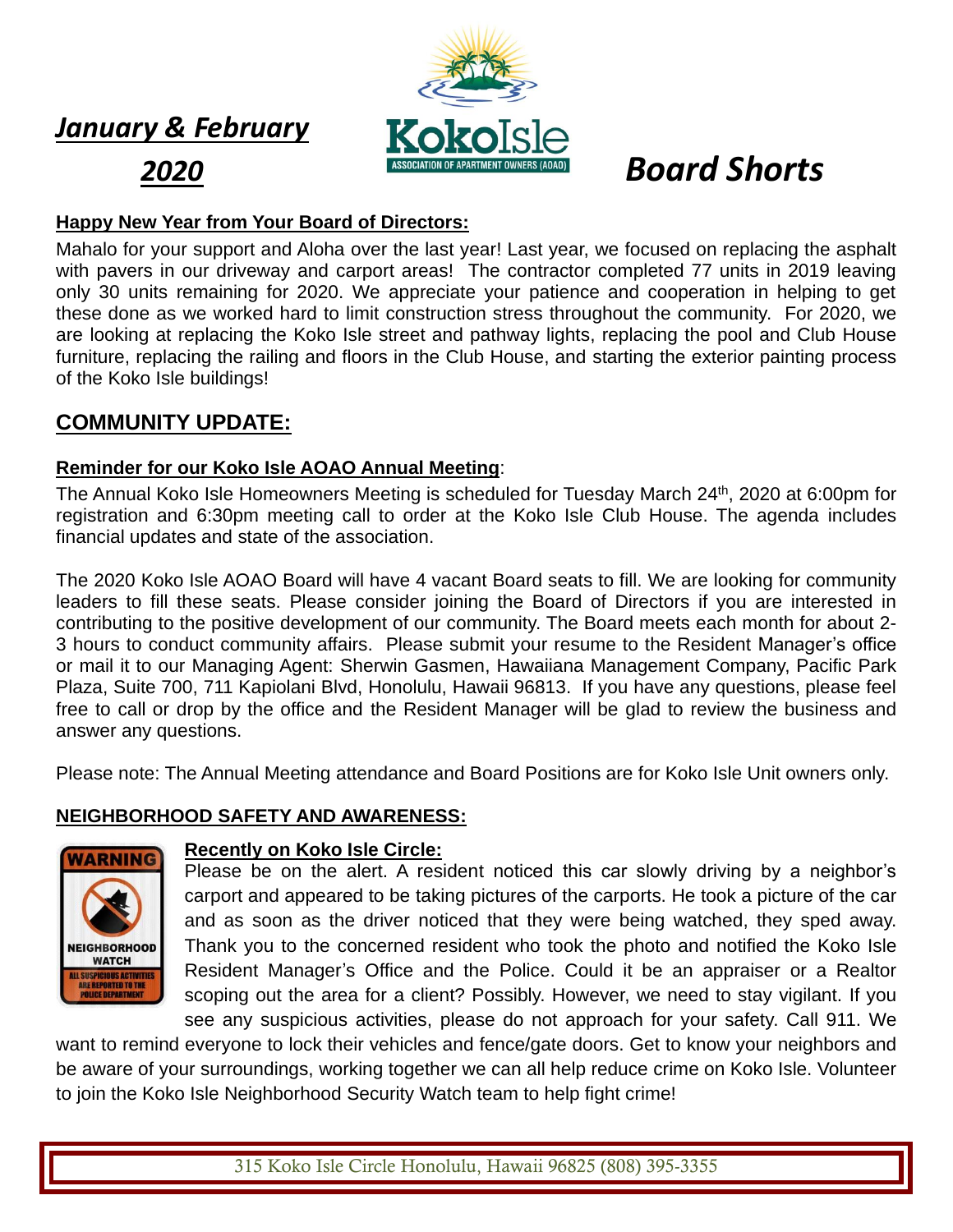For more information on NSW, please contact, Kellie Tagami (Asst RM) 808-395-3355 or [kokoisle@kokoisleaoao.com](mailto:kokoisle@kokoisleaoao.com) Koko Isle Office or Wendy Oshiro Dinnocenti (Social Committee Member) [wendy.oshiro.d@gmail.com.](mailto:wendy.oshiro.d@gmail.com)

**Guest Parking:** Over the Holiday Season, we towed 3 cars and issued 3 unauthorized parking stickers. Please remind your guests that there is no over-night parking without a parking pass. Passes available at the Resident Manager's office.

## **Pet Notes / Reminder:**

- **1- Please Pick-Up your pet's POOP!!!** We have noticed an increase in dog poop around our community and have recently fined a resident for violations.
- **2- Dogs:** We are receiving complaints of dogs barking continuously from court yards when left unattended or when owners are not home. As a reminder, it's against the law for a dog to bark constantly for 10 minutes, or unprovoked for 30 minutes on and off, to the disturbance of others. The Humane Society recommends that a good relationship with neighbors helps to prevent and resolve barking issues. If you or your dog are new to Koko Isle, introduce neighbors to your dog and always invite neighbors to let you know if they have any concerns about your pet. A good rapport sets the stage to working out issues should they arise – especially since it's not uncommon for dogs to bark when their owners are not home.

# **REFUSE PICKUP/BULK ITEMS – House Rules Page 26**

- 1. Unit refuse shall be placed in the City and County containers assigned to each unit and must be kept in the back part of the carport area.
- 2. No unit refuse shall be placed outside of a unit except within said container, which shall not be filled beyond its capacity.
- 3. The unit container shall not be placed on the common elements except on the morning of a pick-up day, and the unit container shall be removed from the common elements by dusk of the same day unless otherwise determined by the Resident Manager.
- 4. All unit garbage must be adequately and securely wrapped and/or bagged in a manner which will minimize odors and sanitation problems, to the maximum extent practicable. Wet garbage and pet trash (sand, litter paper, solid waste, etc.) in particular shall be especially well-wrapped and/or bagged.
- 5. No toxic, hazardous or flammable waste, materials or things of any kind or nature whatsoever shall be placed in trash containers at Koko Isle. This includes, but is not limited to paint, thinner, solvents, gasoline and the like.
- 6. Bulk items shall not be placed on the common elements, except by prior arrangement with, and according to the directions, of the Resident Manager. Bulk items include, but are not limited to, any item that would not be picked up during once-a-month pick up, such as appliances or furniture. Bulk items must be stored inside units until the evening before the scheduled pickup date. It is a violation to leave bulk items outside too early. The Board may impose an immediate fine of \$250 for this violation.
- 7. **No refuse or any other item shall be placed in an Association dumpster except by prior arrangement with and according to the directions of the Resident Manager.**

# **"Dumpster Area is Monitored by Surveillance Cameras"**

315 Koko Isle Circle Honolulu, Hawaii 96825 (808) 395-3355